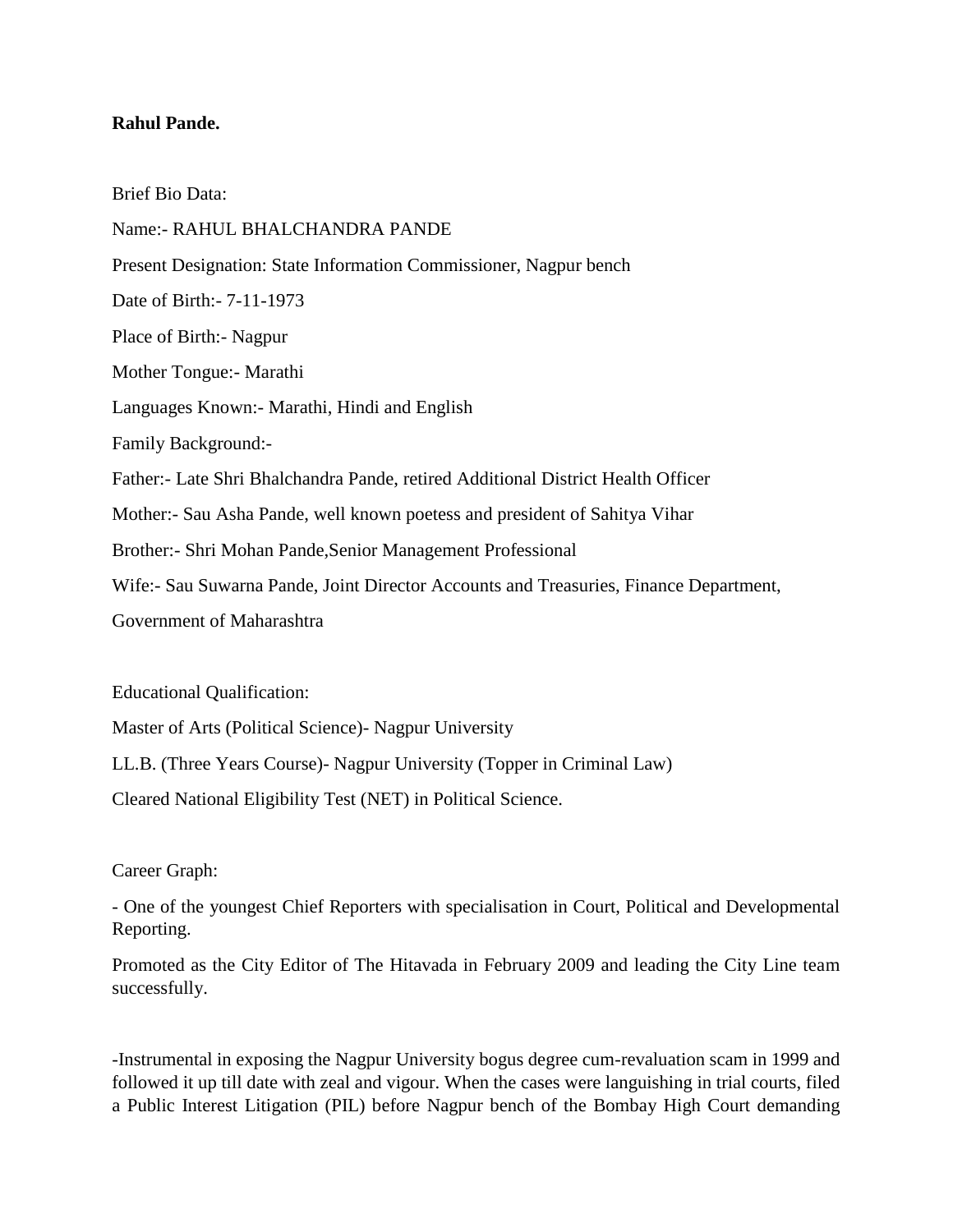speedy trial of the NU scam cases. At last a special court has been constituted to expeditiously try NU scam cases and several scamsters have been sentenced to jail.

-Countless stories were treated as Public Interest Litigation (PIL) by the High Court. Known for hard-hitting style, exposed several scams including irregularities in Nagpur Improvement Trust (NIT), Wardha

Road Land scam, Gunthewari land scam. Delivered several important stories in every sector which dominated the front pages. Extensive writing on constant injustice meted to Vidarbha region and especially

about raw deal in irrigation sector.

- Played an important role in ensuring welfare of media personnel and was closely associated with working class movement. Was selected as Executive Committee member of the Nagpur Union of Working Journalists (NUWJ). Became its Vice-President for two terms and elected as General Secretary of the NUWJ during the year 2007-08. Introduced free health check-up camps, free computer education, skill enhancement, scholarships and fellowships for journalists. Made an aggressive presentation before the Wage Board for Journalists.

-Recipient of Several State Level awards including

First Dalit Mitra late Chintamanrao Marpakwar memorial journalism award for excellent reporting. Award presented at the hands of Union Energy Minister Sushilkumar Shinde on June 22, 2008 at a

grand function organised at University Convocation hall.

N Rajam memorial award for excellence in English Journalism instituted in memory of eminent journalist late N Rajam.

Recepient of National Human Rights Award.

Late Nashikrao Tirpude award for excellence in journalism.

Received another award at the hands of Uttaranchal Governor for excellence in journalism.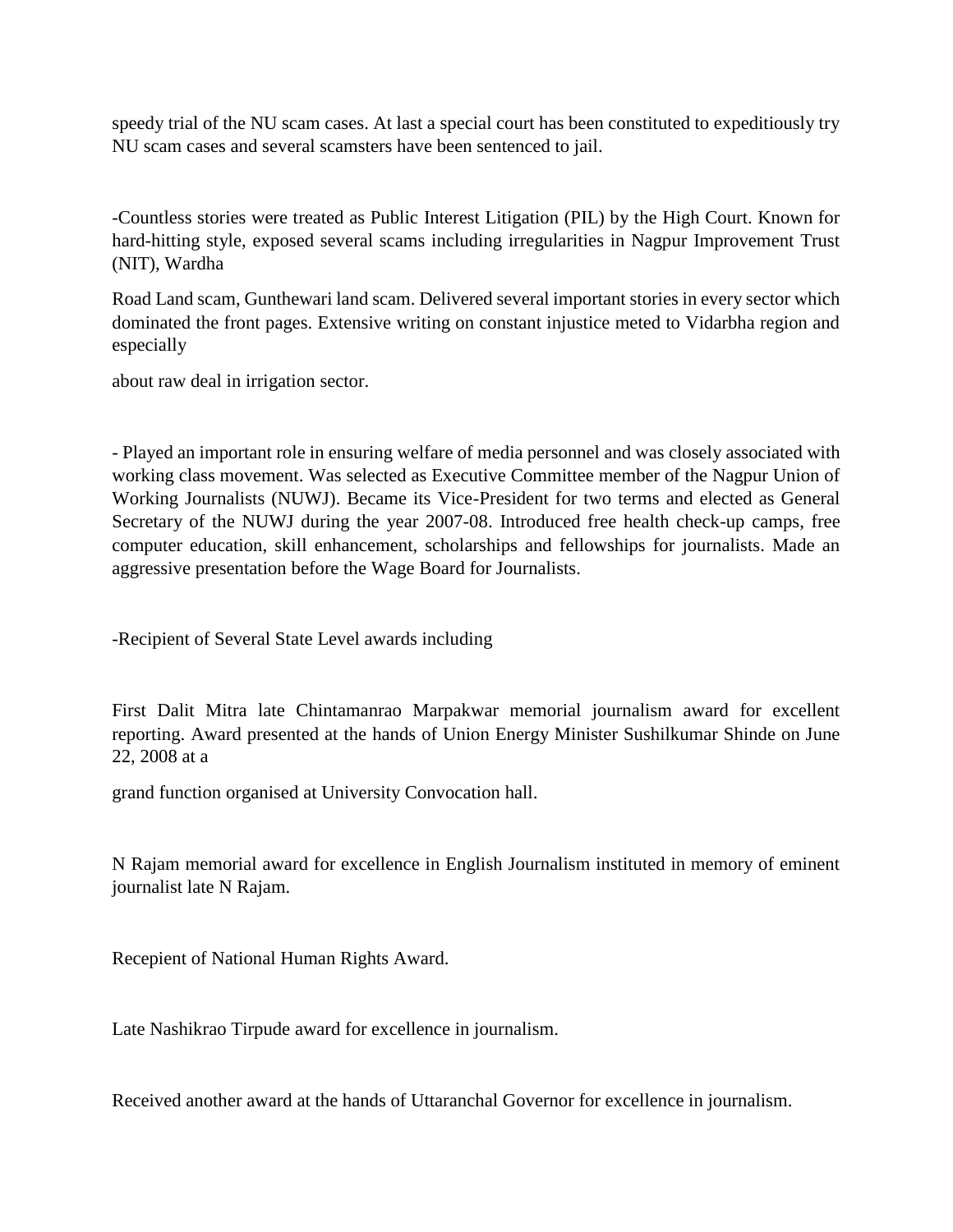Maharshi Narad Patrakarita Samman instituted by Vishwa Samvad Kendra for excellence in journalism.

Toured Germany as part of media team accompanying Hon'ble Prime Minister during his Germany trip in 2013.

-Was Member of Journalist Accreditation Committee.

-Member of the selection panel for most of the journalism award including State Government's committee.

-Expert Member of Media Certification and Monitoring Committee of Election Commission of India during 2019 Lok Sabha and Assembly elections.

-Member of late Shankarrao Chavan Trust to oversee distribution of financial aid to

needy journalists for their medical ailments, supervised distribution of

Balashastri Jambhekar Sanman Yojana to provide financial help to senior journalists

-Key resource person on Right to Information for various Government Institutions, Law

Colleges, Journalism Colleges and Academic Institutions. Has delivered several key

note addresses on RTI, cyber security, Media freedom, Contempt of Court and Media

Laws.